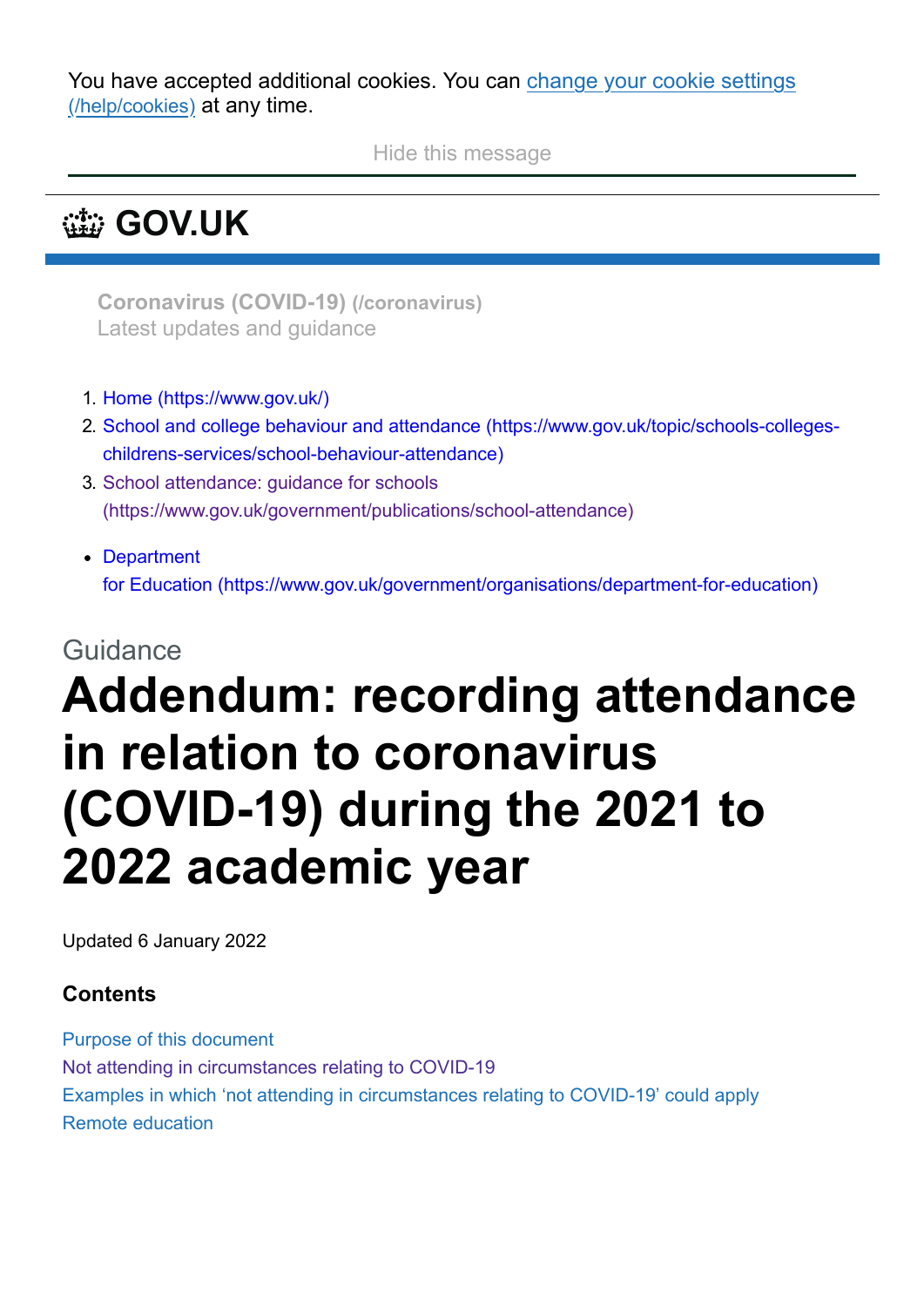

#### © Crown copyright 2022

This publication is licensed under the terms of the Open Government Licence v3.0 except where [otherwise stated. To view this licence, visit nationalarchives.gov.uk/doc/open-government](https://www.nationalarchives.gov.uk/doc/open-government-licence/version/3)licence/version/3 or write to the Information Policy Team, The National Archives, Kew, London TW9 4DU, or email: [psi@nationalarchives.gov.uk](mailto:psi@nationalarchives.gov.uk).

Where we have identified any third party copyright information you will need to obtain permission from the copyright holders concerned.

This publication is available at https://www.gov.uk/government/publications/schoolattendance/addendum-recording-attendance-in-relation-to-coronavirus-covid-19-during-the-2021-to-2022-academic-year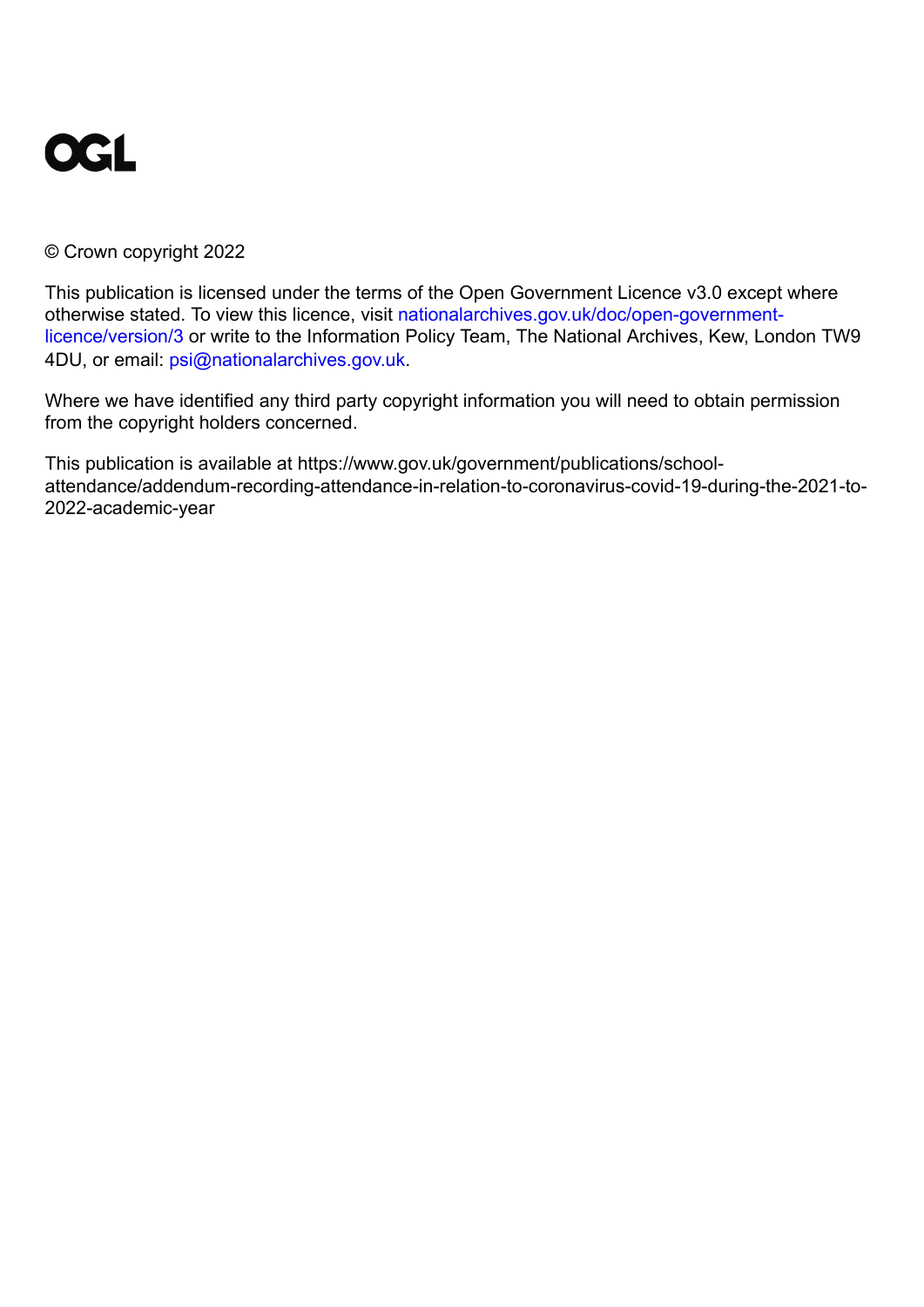#### **Purpose of this document**

[This publication is an addendum to the non-statutory school attendance: guidance for schools](https://www.gov.uk/government/publications/school-attendance) (https://www.gov.uk/government/publications/school-attendance).

We have amended regulations to enable schools, in the 2021 to 2022 academic year, to continue to record where a pupil does not attend in circumstances relating to COVID-19.

#### **Expiry or review date**

This guidance will be reviewed before August 2022.

#### **Who is this publication for?**

This guidance is for:

- school leaders, school staff and governing bodies in all maintained schools, academies, independent, and free schools
- local authorities

#### **Summary**

This guidance sets out how schools should record where pupils are not attending in circumstances related to coronavirus in the 2021/22 academic year. This category should only be used to record where their attendance would be contrary to legislation or guidance relating to the incidence or transmission of COVID-19 from the UK Health Security Agency (UKHSA), or the Department for Health and Social Care (DHSC).

#### **Attendance expectations**

Attendance is mandatory. The usual rules on attendance continue to apply, including:

- parents' duty to ensure that their child of compulsory school age attends regularly at the school where the child is a registered pupil
- schools' responsibilities to record attendance and follow up absence
- the ability to issue sanctions, including fixed penalty notices, in line with local authorities' codes of conduct
- the duty on local authorities to put in place arrangements for identifying, and to follow up with, children missing education

#### **Not attending in circumstances relating to COVID-19**

This category must be used to record sessions that take place in the 2021 to 2022 academic year where a pupil does not attend because their travel to, or attendance at, school would be:

- contrary to guidance relating to the incidence or transmission of COVID-19 from UK Health Security Agency (UKHSA), and/or the Department of Health and Social Care (DHSC)
- prohibited by any legislation (or instruments such as statutory directions) relating to the incidence or transmission of COVID-19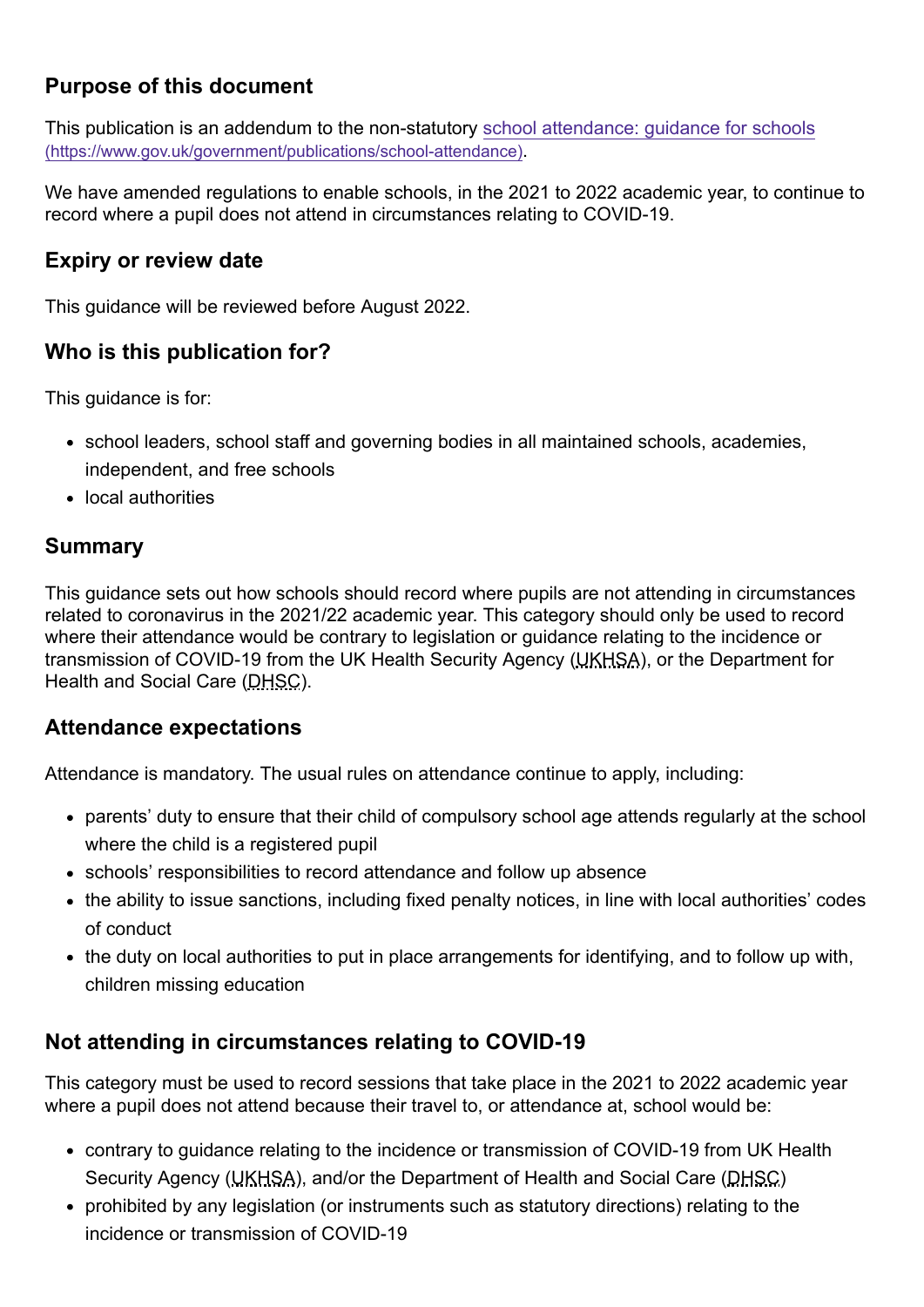This category must only be used to record where a pupil is not attending for the reasons set out above. It should not be used to record any other type of non-attendance or absence - for example, where a parent or pupil is anxious about attending school because of COVID-19.

The schools COVID-19 operational guidance (https://www.gov.uk/government/publications/actions-for[schools-during-the-coronavirus-outbreak/schools-covid-19-operational-guidance\)](https://www.gov.uk/government/publications/actions-for-schools-during-the-coronavirus-outbreak/schools-covid-19-operational-guidance) sets out when pupils should self-isolate and when they ought to be tested in the 2021 to 2022 academic year.

#### **Examples in which 'not attending in circumstances relating to COVID-19' could apply**

In line with current legislation and guidance from the UKHSA and DHSC, examples are as follows.

#### **Pupils who are required to self-isolate as they have symptoms of COVID-19**

Pupils who have symptoms of COVID-19, or have had a positive lateral flow device (LFD) test, should follow the latest government guidance on whether they need to take a polymerase chain reaction (PCR) test.

Where a pupil is required to take a PCR test, and they test negative and feel well, they can stop selfisolating and return to school. If the pupil remains unwell following the PCR test (such as with a different illness), then they should be recorded as code I (illness). Code X should only be used up until the time of the negative test result. Schools should not retrospectively change the attendance register due to a negative test result. For symptomatic pupils, Code X should be used for the period of self-isolation until the test.

After a pupil tests positive for COVID-19 (LED or PCR), they should be recorded as code I (illness) until they are able to return to school. They should continue to self-isolate in line with public health guidance.

#### **Pupils who are a close contact of someone who has symptoms or confirmed COVID-19**

From 14 December 2021, adults who are fully vaccinated and all children and young people aged between 5 and 18 years and 6 months (pupils) identified as a contact of someone with COVID-19 are strongly advised to take a LFD test every day for 7 days and continue to attend their setting as normal, unless they have a positive test result.

Daily testing of close contacts applies to all contacts who are:

- fully vaccinated adults people who have had 2 doses of an approved vaccine
- all children and young people aged 5 to 18 years and 6 months (pupils), regardless of their vaccination status
- people who are not able to get vaccinated for medical reasons
- people taking part, or have taken part, in an approved clinical trial for a COVID-19 vaccine

Although close contacts are strongly advised to get a test, they should continue to attend school unless they are symptomatic. Schools should follow up with families if they are not satisfied with the reason as to why the pupil is not in school. Schools can request supporting evidence from the family. Where the school is not satisfied with the reason given for absence, they may record this using one [of the unauthorised absence codes, in line with the school attendance: guidance for schools](https://www.gov.uk/government/publications/school-attendance) (https://www.gov.uk/government/publications/school-attendance).